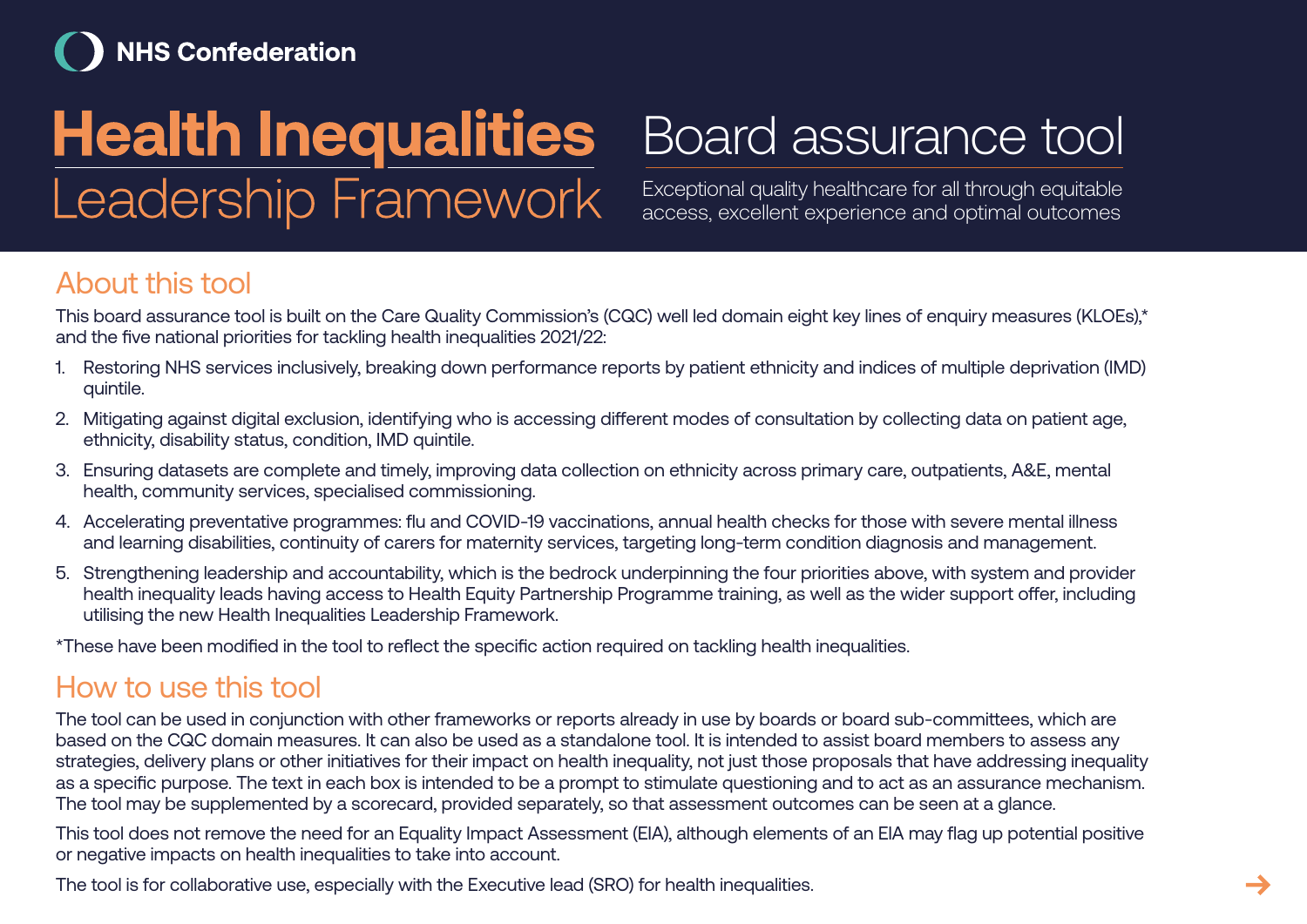| <b>Key Lines</b><br>of Enquiry                                                  | <b>P1. Restore</b><br><b>NHS services</b><br><b>Inclusively</b>                                                                                     | P2. Develop<br>digitally-enabled<br>pathways<br><b>inclusively</b>                                                                                 | <b>P3. Ensure</b><br>datasets are<br>complete and<br>timely                                                                                                                                                                                                                                                                                                                        | <b>P4. Proactively</b><br>engage people<br>at greatest risk in<br>prevention                                                                                             | P5. Strengthen<br>leadership and<br>accountability                                                                                                                                                                                                                                                                                                                                                                                                                                                                                        |
|---------------------------------------------------------------------------------|-----------------------------------------------------------------------------------------------------------------------------------------------------|----------------------------------------------------------------------------------------------------------------------------------------------------|------------------------------------------------------------------------------------------------------------------------------------------------------------------------------------------------------------------------------------------------------------------------------------------------------------------------------------------------------------------------------------|--------------------------------------------------------------------------------------------------------------------------------------------------------------------------|-------------------------------------------------------------------------------------------------------------------------------------------------------------------------------------------------------------------------------------------------------------------------------------------------------------------------------------------------------------------------------------------------------------------------------------------------------------------------------------------------------------------------------------------|
| <b>K1. Leadership</b><br>capability<br>focused on<br>achieving health<br>equity | *Bring questioning and<br>challenge to ensure<br>health equity is at<br>the heart of plans for<br>restoring services and<br>reducing waiting lists. | *Ensure focus on<br>equitable access for all<br>in digital plans, and fair<br>access for all via digital<br>routes, face to face and<br>telephone. | *Ensure relevant and<br>complete datasets<br>are collected and<br>utilised in decision-<br>making to tackle<br>inequality.<br>*Ensure collaborative<br>working to complete<br>patient datasets<br>across the system.<br>*Include patient-level<br>data on social factors<br>so that prioritising is<br>based on the whole<br>person, balance of<br>clinical and social<br>factors. | <i>*Collaborative</i><br>leadership with<br>partners and primary<br>care, place-based<br>approach, empowering<br>communities, and<br>building on assets and<br>strength. | *Tackling inequality is not<br>a separate programme.<br>Embed it in leadership,<br>decision-making, strategies<br>and delivery plans.<br>*Board health inequalities<br>senior responsible officers<br>(SROs) to have passion,<br>commitment and ensure<br>a high profile on health<br>inequalities.<br>*Show leadership across<br>the system. Collaborative<br>working with senior leaders<br>and health inequality leads<br>in the integrated care<br>system (ICS), other provider<br>organisations and primary<br>care networks (PCNs). |
|                                                                                 |                                                                                                                                                     |                                                                                                                                                    |                                                                                                                                                                                                                                                                                                                                                                                    |                                                                                                                                                                          | *Resist pressure on<br>delivering numbers, eg<br>waiting list reduction,<br>without taking into account<br>the impact of inequality.<br>Give board backing to<br>operational staff.                                                                                                                                                                                                                                                                                                                                                       |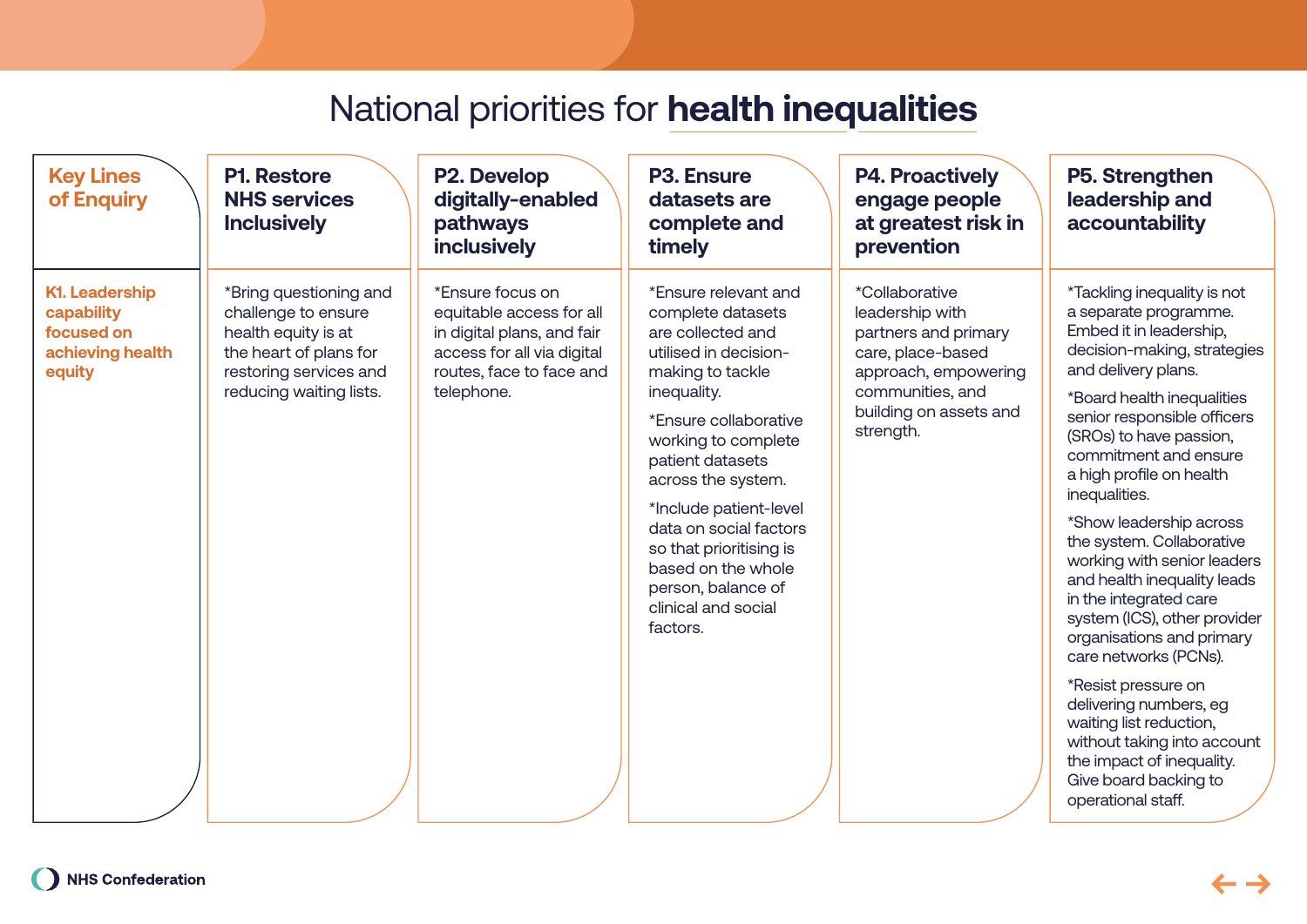| <b>Key Lines</b><br>of Enquiry                                                                                               | <b>P1. Restore</b><br><b>NHS services</b><br><b>Inclusively</b>                                                                                                                                                                                                                                                                         | P2. Develop<br>digitally-enabled<br>pathways<br><b>inclusively</b>                                                                                         | <b>P3. Ensure</b><br>datasets are<br>complete and<br>timely                                                                                                      | <b>P4. Proactively</b><br>engage people<br>at greatest risk in<br>prevention                                                                                                                                                                                                                                                                                                                      | P5. Strengthen<br>leadership and<br>accountability                                                                                                                                                                                                                                                                                                                         |
|------------------------------------------------------------------------------------------------------------------------------|-----------------------------------------------------------------------------------------------------------------------------------------------------------------------------------------------------------------------------------------------------------------------------------------------------------------------------------------|------------------------------------------------------------------------------------------------------------------------------------------------------------|------------------------------------------------------------------------------------------------------------------------------------------------------------------|---------------------------------------------------------------------------------------------------------------------------------------------------------------------------------------------------------------------------------------------------------------------------------------------------------------------------------------------------------------------------------------------------|----------------------------------------------------------------------------------------------------------------------------------------------------------------------------------------------------------------------------------------------------------------------------------------------------------------------------------------------------------------------------|
| <b>K2. Clear vision</b><br>and credible<br>strategy to<br>deliver action on<br>inequalities with<br>robust delivery<br>plans | *Clear strategy and<br>plans in place on<br>how inclusivity will be<br>achieved, with regard<br>to socio-economic<br>disadvantage,<br>protected<br>characteristics,<br>disability, ethnicity,<br>LGBTQ+, socially<br>excluded, clinically<br>vulnerable to<br>COVID-19, frail elderly.<br>Check against the<br>Core20PLUS5<br>measures. | *Specific actions<br>in place to remove<br>barriers to digital<br>access. Ensure equal<br>access via digital,<br>face to face and by<br>telephone for all. | *Delivery plan<br>monitoring to<br>include datasets<br>broken down to<br>characteristic/marker<br>level and remedial<br>actions reported/<br>assurance provided. | To include:<br>*Improve flu/COVID-19<br>vaccine uptake.<br>*Long-term care<br>management, obesity,<br>smoking, alcohol,<br>cardiovascular disease,<br>hypertension, diabetes,<br>respiratory disease.<br>*Annual health checks<br>for serious mental<br>illness and learning<br>disability.<br>*Maternity continuity of<br>care and focus on the<br>five priorities chosen in<br>the Core20PLUS5. | *Board-level challenge<br>and support to achieve<br>equity for strategies, plans<br>and performance reports,<br>assure excellent access,<br>outcomes and experience<br>for all.<br>*Ensure staff at all levels<br>of the organisation are<br>aware of the vision and<br>strategy for tackling<br>health inequalities and<br>understand their roles in<br>delivering these. |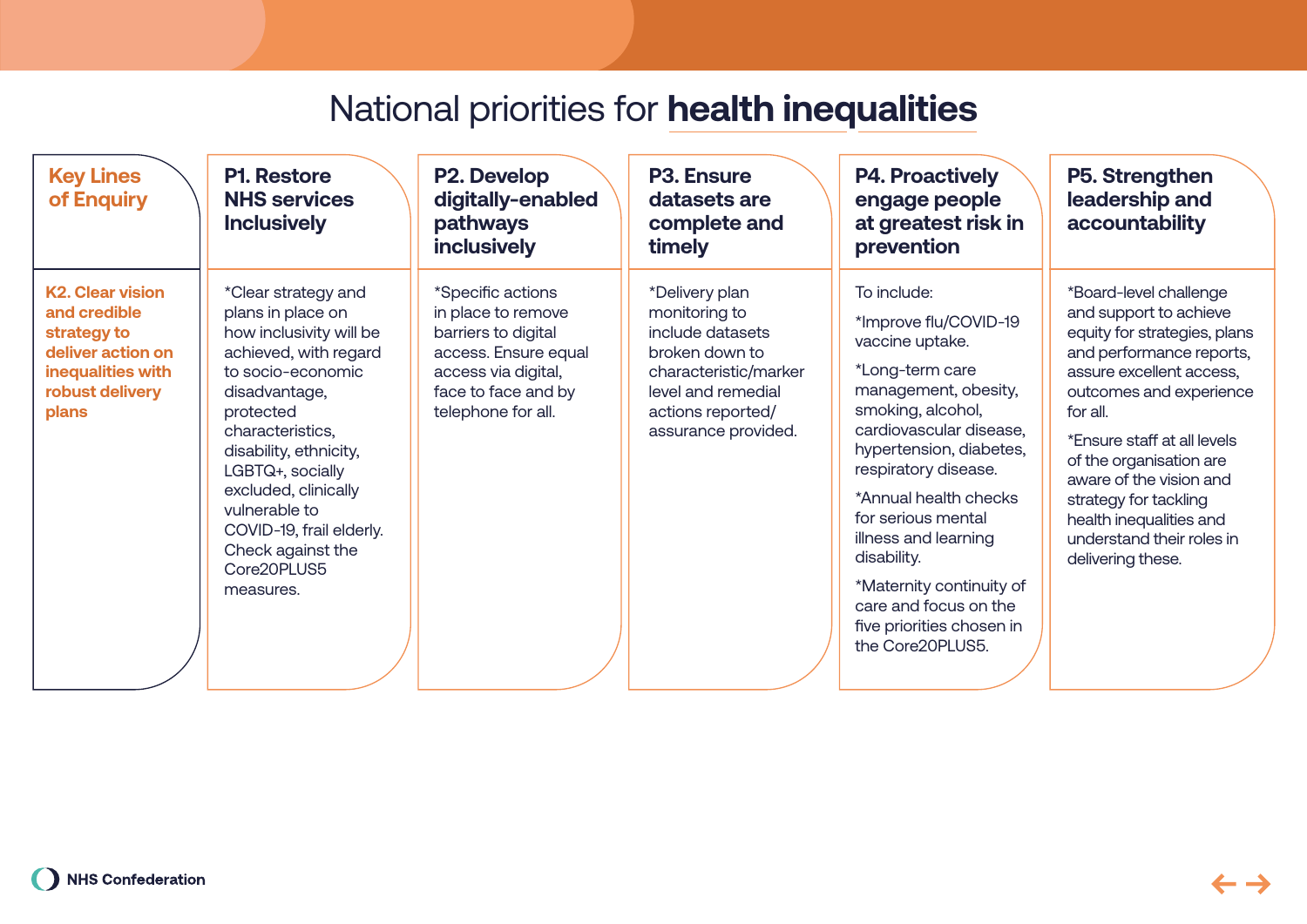| <b>Key Lines</b><br>of Enquiry                                                                                                                                                                                                                                                   | <b>P1. Restore</b><br><b>NHS services</b><br><b>Inclusively</b>                                                                                                            | P2. Develop<br>digitally-enabled<br>pathways<br><b>inclusively</b>                                                                                                                    | <b>P3. Ensure</b><br>datasets are<br>complete and<br>timely                                                                                                                                                                                                   | <b>P4. Proactively</b><br>engage people<br>at greatest risk in<br>prevention                                                                                                                                                                                                                                                         | P5. Strengthen<br>leadership and<br>accountability                                                                                                                                                                                                                                                                                                   |
|----------------------------------------------------------------------------------------------------------------------------------------------------------------------------------------------------------------------------------------------------------------------------------|----------------------------------------------------------------------------------------------------------------------------------------------------------------------------|---------------------------------------------------------------------------------------------------------------------------------------------------------------------------------------|---------------------------------------------------------------------------------------------------------------------------------------------------------------------------------------------------------------------------------------------------------------|--------------------------------------------------------------------------------------------------------------------------------------------------------------------------------------------------------------------------------------------------------------------------------------------------------------------------------------|------------------------------------------------------------------------------------------------------------------------------------------------------------------------------------------------------------------------------------------------------------------------------------------------------------------------------------------------------|
| <b>K3. Equality</b><br>and diversity<br>are actively<br>promoted in<br>the workplace<br>so that service<br>access and<br>delivery is<br>high quality,<br>sustainable and<br>sensitive to the<br>needs of all $-$ and<br>that staff health<br>and wellbeing is<br>being supported | *Planning and delivery<br>of services are carried<br>out with the leadership<br>and input of diverse<br>staff, knowledgeable<br>about their service<br>and those using it. | *Digitally inclusive,<br>face-to-face and<br>telephone services<br>are delivered by<br>staff sensitive to and<br>knowledgeable about<br>the needs of all people<br>using the service. | *WRES and WDES<br>datasets are<br>complete and timely<br>and available for<br>scrutiny to underpin<br>strategies and<br>delivery plans.<br>*The Equality Delivery<br>System (EDS) is in<br>place.<br>*Actively question and<br>draw insight from the<br>data. | *Planning and delivery<br>of services are carried<br>out in collaboration<br>with external partners<br>and empowered<br>communities.<br>*Focus on risk<br>management and<br>safety of staf-ensure<br>equity in staff access<br>to health and wellbeing<br>support. Monitor uptake<br>of support services<br>through inequality lens. | *Organisational culture is<br>centred on the needs of<br>all those accessing and<br>using the services.<br>*Executive SRO for health<br>inequalities to ensure<br>integrated working with<br>HR and equality, diversity<br>and inclusion (EDI)<br>executive leads to achieve<br>strategic alignment for<br>workforce EDI and tackling<br>inequality. |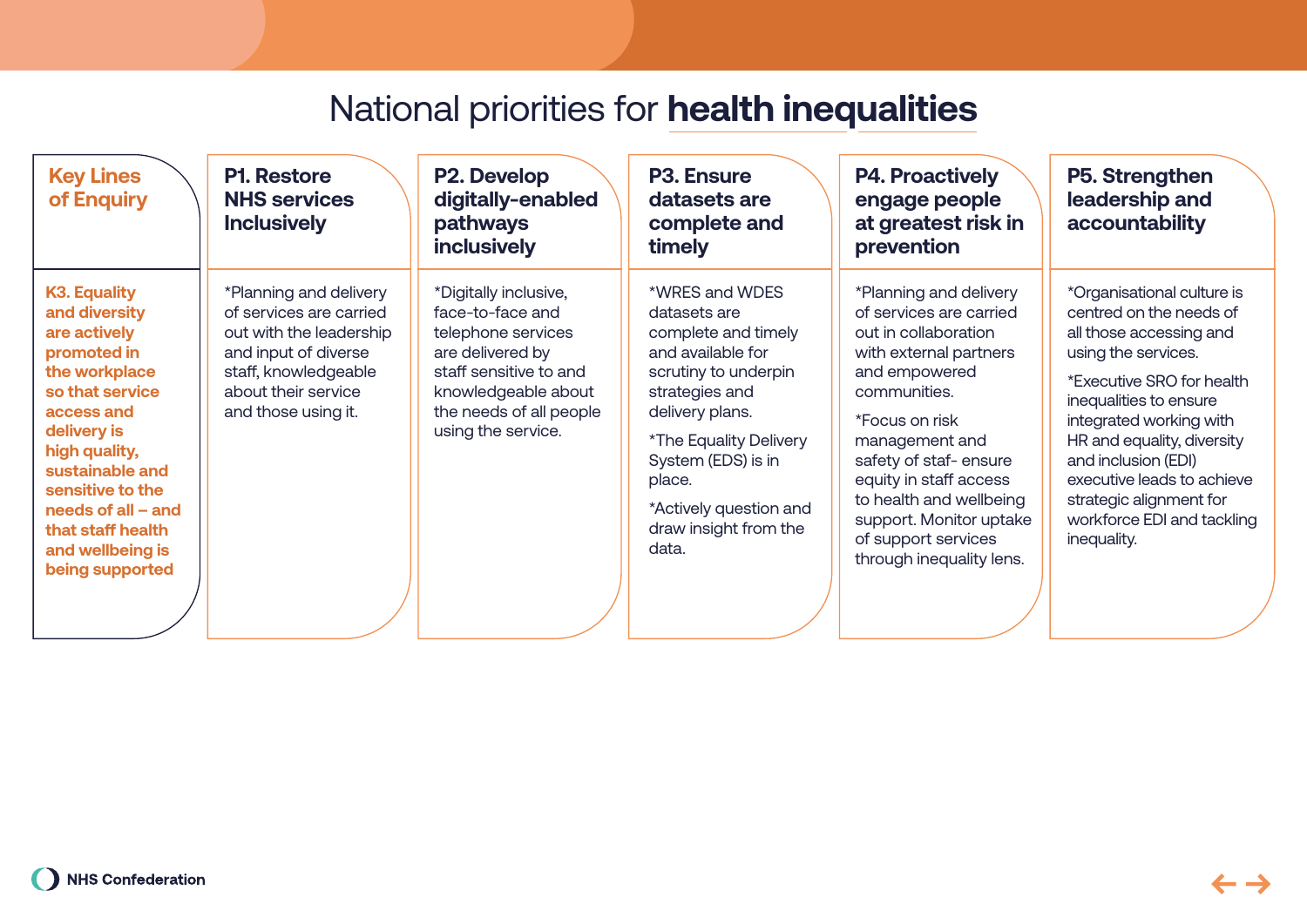| <b>Key Lines</b><br>of Enquiry                                                                                           | <b>P1. Restore</b><br><b>NHS services</b><br><b>Inclusively</b>                                                                                                  | P2. Develop<br>digitally-enabled<br>pathways<br>inclusively                                                                                                                           | <b>P3. Ensure</b><br>datasets are<br>complete and<br>timely                                                                                        | <b>P4. Proactively</b><br>engage people<br>at greatest risk in<br>prevention                                                                                               | P5. Strengthen<br>leadership and<br>accountability                                                                                                               |
|--------------------------------------------------------------------------------------------------------------------------|------------------------------------------------------------------------------------------------------------------------------------------------------------------|---------------------------------------------------------------------------------------------------------------------------------------------------------------------------------------|----------------------------------------------------------------------------------------------------------------------------------------------------|----------------------------------------------------------------------------------------------------------------------------------------------------------------------------|------------------------------------------------------------------------------------------------------------------------------------------------------------------|
| <b>K4. Clear</b><br>responsibilities,<br>roles and<br>systems of<br>accountability,<br>to support good<br>governance and | *Ensure clarity on<br>roles, responsibilities<br>and systems to<br>achieve excellent<br>access, outcomes and<br>experience for all, as<br>services are equitably | *Ensure clarity on roles,<br>responsibilities and<br>systems so that digital<br>pathways are inclusive.<br>Equal access for all via<br>digital routes, face to<br>face and telephone. | *Ensure managers<br>at appropriate levels<br>have timely and<br>complete datasets<br>to monitor services,<br>support timely<br>decision-making and | *Ensure clarity on roles<br>and responsibilities,<br>in partnership with<br>primary care/voluntary<br>sector/communities for<br>place-based delivery.<br>accountabilities. | *Different leadership and<br>management styles are<br>required to collaborate<br>inside and outside the<br>organisation, with clarity<br>on responsibilities and |
| management to<br>tackle inequality                                                                                       | restored and waiting<br>lists addressed across<br>all specialties.                                                                                               |                                                                                                                                                                                       | have freedom to act,<br>to ensure equity.                                                                                                          |                                                                                                                                                                            | *Staff are inclusively<br>involved in shaping vision<br>and strategies, and<br>delivery plans.                                                                   |
|                                                                                                                          |                                                                                                                                                                  |                                                                                                                                                                                       |                                                                                                                                                    |                                                                                                                                                                            | *Give operational staff<br>board backing to focus on<br>inequality as a priority.                                                                                |
|                                                                                                                          |                                                                                                                                                                  |                                                                                                                                                                                       |                                                                                                                                                    |                                                                                                                                                                            |                                                                                                                                                                  |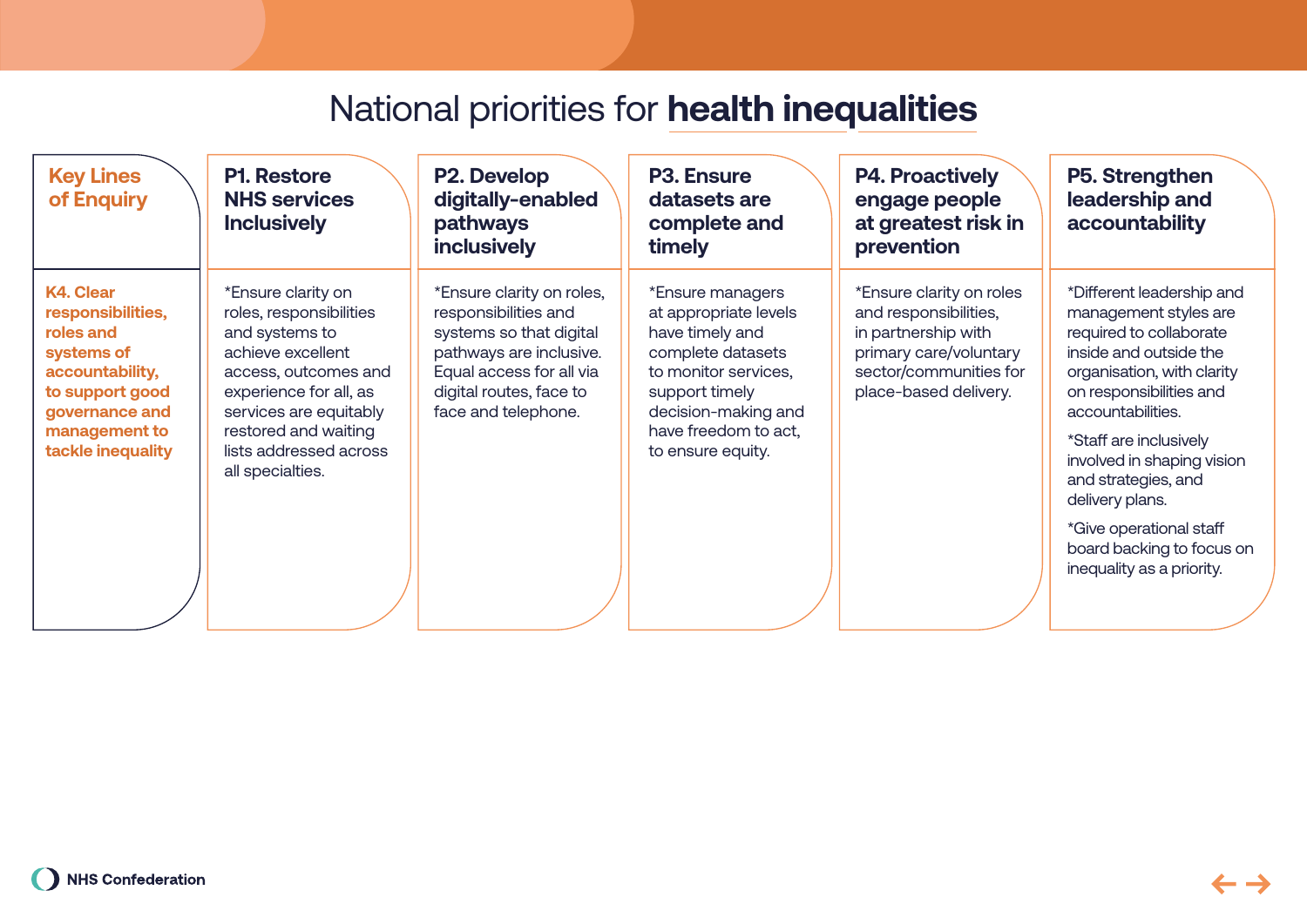| <b>Key Lines</b><br>of Enquiry                                                                                                | <b>P1. Restore</b><br><b>NHS services</b><br><b>Inclusively</b>                                                                                                                                                                                                                                                                 | P2. Develop<br>digitally-enabled<br>pathways<br>inclusively                                                                                                                                                        | <b>P3. Ensure</b><br>datasets are<br>complete and<br>timely                                                                                                                                                                                               | <b>P4. Proactively</b><br>engage people<br>at greatest risk in<br>prevention                                                                                                                                                               | P5. Strengthen<br>leadership and<br>accountability                                                                                                                                                                                                                                                         |
|-------------------------------------------------------------------------------------------------------------------------------|---------------------------------------------------------------------------------------------------------------------------------------------------------------------------------------------------------------------------------------------------------------------------------------------------------------------------------|--------------------------------------------------------------------------------------------------------------------------------------------------------------------------------------------------------------------|-----------------------------------------------------------------------------------------------------------------------------------------------------------------------------------------------------------------------------------------------------------|--------------------------------------------------------------------------------------------------------------------------------------------------------------------------------------------------------------------------------------------|------------------------------------------------------------------------------------------------------------------------------------------------------------------------------------------------------------------------------------------------------------------------------------------------------------|
| K5. Clear<br>effective<br>processes for<br>managing risks,<br>issues and<br>performance,<br>with focus on<br>achieving equity | *Performance reports<br>and risk logs in place<br>measuring inclusivity<br>of restored services/<br>equitable management<br>of waiting lists.<br>*Gap analysis of<br>expected uptake<br>against actual<br>undertaken.<br>*Use feedback from<br>patients, staff and<br>communities on<br>fairness. Take notice of<br>complaints. | *Performance reports<br>and risk logs in place<br>measuring inclusivity/<br>uptake of digital, face-<br>to-face and telephone<br>services.<br>*Gap analysis of<br>expected uptake<br>against actual<br>undertaken. | *Datasets used as<br>part of performance<br>reporting to be broken<br>down sufficiently<br>for meaningful<br>interpretation and<br>intervention.<br>*Ensure the monitoring<br>of Core20PLUS5<br>dataset is completed<br>and used as a key<br>measure set. | *Performance reports<br>and risk logs available,<br>measuring progress<br>on preventative<br>programmes, working<br>with communities,<br>external partners,<br>primary care.<br>*Gap analysis of<br>expected against<br>actual undertaken. | *Performance reports,<br>risk logs and datasets to<br>be monitored and acted<br>upon at the appropriate<br>organisational level,<br>including at board/sub-<br>committee.<br>*Datasets to be broken<br>down by ethnicity,<br>deprivation and social<br>factors.<br>*Reports are shared with<br>the public. |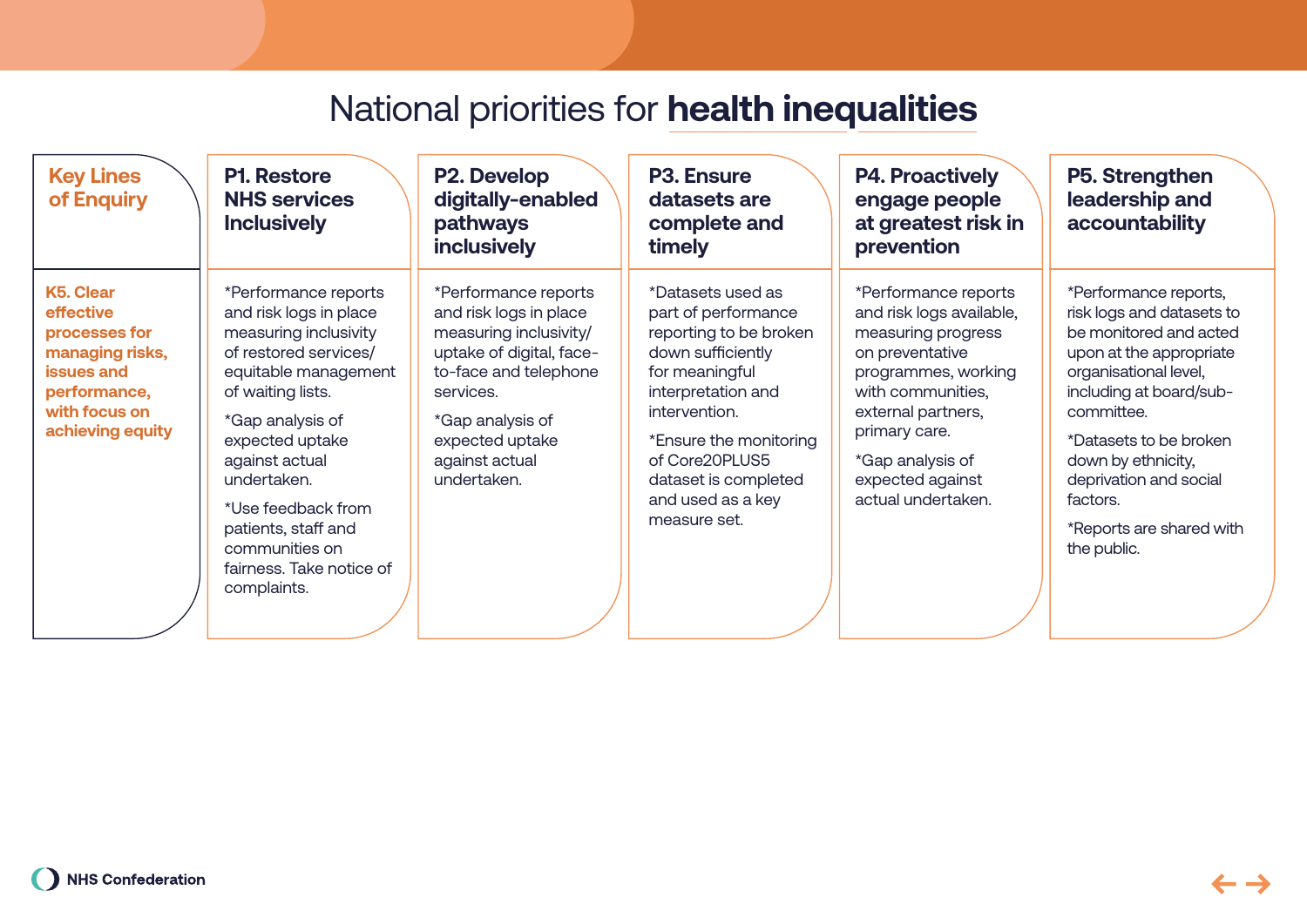| <b>Key Lines</b><br>of Enquiry                                                                                 | <b>P1. Restore</b><br><b>NHS services</b><br><b>Inclusively</b>                                                                                                                                                                                                                                 | P2. Develop<br>digitally-enabled<br>pathways<br><b>inclusively</b>                                                                                                                                                                                                                                              | <b>P3. Ensure</b><br>datasets are<br>complete and<br>timely                                                                                                                                                                                                                                                                    | <b>P4. Proactively</b><br>engage people<br>at greatest risk in<br>prevention                                                                                                                                                       | P5. Strengthen<br>leadership and<br>accountability                                                                                                                                                                                                                                                                                           |
|----------------------------------------------------------------------------------------------------------------|-------------------------------------------------------------------------------------------------------------------------------------------------------------------------------------------------------------------------------------------------------------------------------------------------|-----------------------------------------------------------------------------------------------------------------------------------------------------------------------------------------------------------------------------------------------------------------------------------------------------------------|--------------------------------------------------------------------------------------------------------------------------------------------------------------------------------------------------------------------------------------------------------------------------------------------------------------------------------|------------------------------------------------------------------------------------------------------------------------------------------------------------------------------------------------------------------------------------|----------------------------------------------------------------------------------------------------------------------------------------------------------------------------------------------------------------------------------------------------------------------------------------------------------------------------------------------|
| <b>K6. Appropriate</b><br>and accurate<br><b>information</b><br>available on<br>progress against<br>inequality | *Appropriate,<br>comprehensive and<br>timely service and<br>speciality-level data<br>being collected.<br>*Data being shared<br>with services to inform<br>timely decision-making<br>at an appropriate level.<br>*Actions taken to<br>address inequity in<br>access, outcomes and<br>experience. | *Appropriate, timely and<br>comprehensive digital,<br>face-to-face and<br>telephone delivery data<br>being collected.<br>*Data being shared<br>with services to inform<br>timely decision-making<br>at an appropriate level.<br>*Actions taken to<br>address inequity in<br>access, outcomes and<br>experience. | *Datasets to be<br>comprehensive,<br>timely and<br>understandable,<br>to support timely<br>decision-making,<br>challenge and<br>assurance.<br>*Work with partners,<br>especially primary<br>care, to ensure<br>patient records are<br>complete, ie ethnicity,<br>disability, long-term<br>conditions flags,<br>social factors. | *Datasets must be<br>comprehensive, timely<br>and understandable to<br>support collaborative<br>decision-making,<br>challenge and<br>assurance.<br>*Datasets shared with<br>external partners,<br>primary care and<br>communities. | *Leadership from board<br>to front line to ensure<br>comprehensive data is<br>being collected and made<br>available to services at all<br>levels in a timely manner, to<br>support prompt, informed<br>decision-making.<br>*Datasets to be broken<br>down as a minimum by<br>ethnicity, deprivation<br>and other relevant social<br>factors. |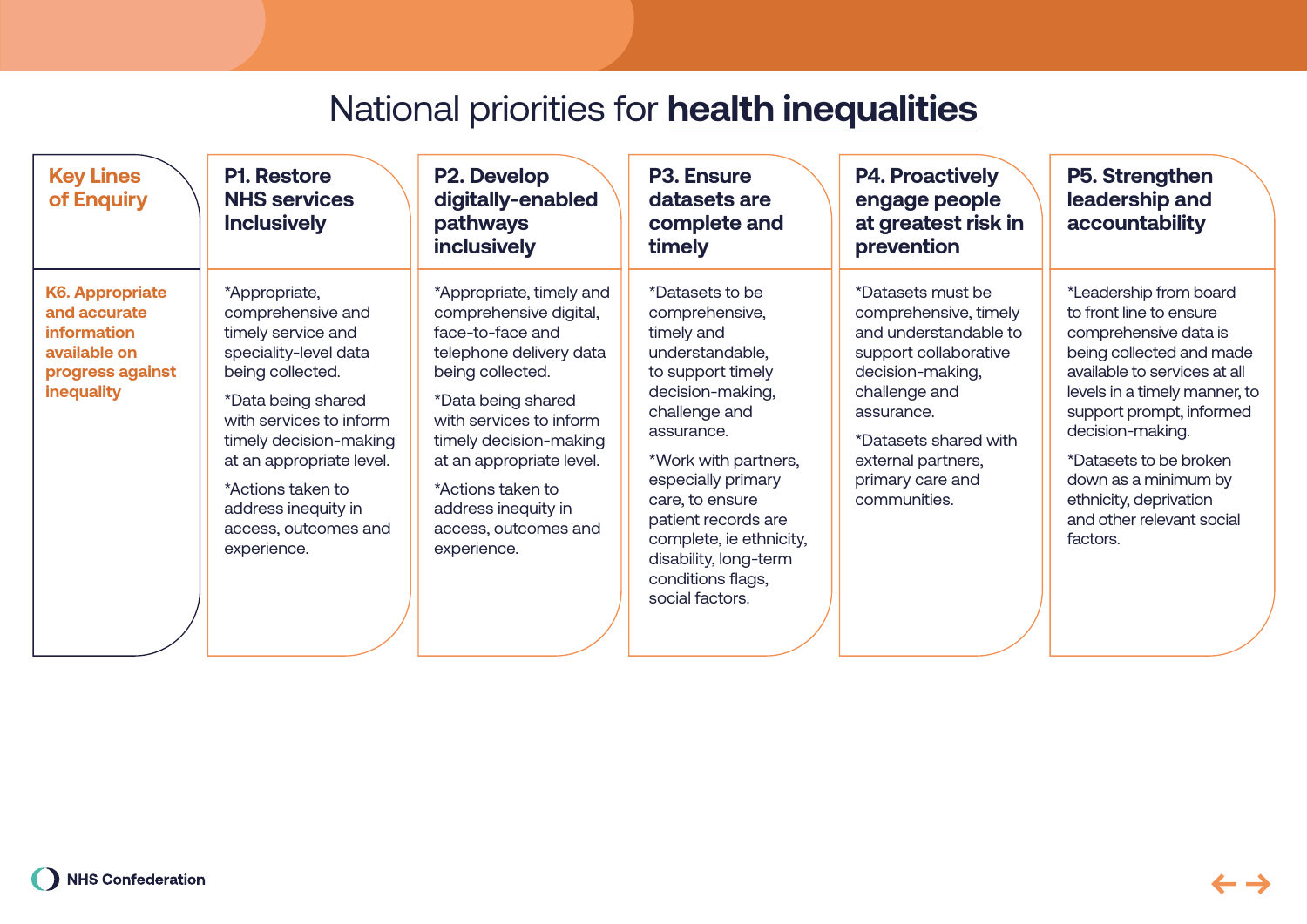| <b>Key Lines</b><br>of Enquiry                                                                                                                                                                                         | <b>P1. Restore</b><br><b>NHS services</b><br><b>Inclusively</b>                                                                                                                                                                                                                                                                             | P2. Develop<br>digitally-enabled<br>pathways<br><b>inclusively</b>                                                                                                                                                   | <b>P3. Ensure</b><br>datasets are<br>complete and<br>timely                                                                                                                                                                                                                  | <b>P4. Proactively</b><br>engage people<br>at greatest risk in<br>prevention                                                                                                                                                                                                                      | P5. Strengthen<br>leadership and<br>accountability                                                                                                                                                                                                                                                                                                                                                            |
|------------------------------------------------------------------------------------------------------------------------------------------------------------------------------------------------------------------------|---------------------------------------------------------------------------------------------------------------------------------------------------------------------------------------------------------------------------------------------------------------------------------------------------------------------------------------------|----------------------------------------------------------------------------------------------------------------------------------------------------------------------------------------------------------------------|------------------------------------------------------------------------------------------------------------------------------------------------------------------------------------------------------------------------------------------------------------------------------|---------------------------------------------------------------------------------------------------------------------------------------------------------------------------------------------------------------------------------------------------------------------------------------------------|---------------------------------------------------------------------------------------------------------------------------------------------------------------------------------------------------------------------------------------------------------------------------------------------------------------------------------------------------------------------------------------------------------------|
| <b>K7. People who</b><br>use services, our<br>communities,<br>staff and external<br>partners are<br>involved and<br>empowered<br>to ensure<br>services have<br>excellent access,<br>outcomes and<br>experience for all | *Co-production<br>Working in partnership<br>with staff, partners<br>and communities to<br>restore and reshape<br>services, ensuring<br>equity and excellence in<br>access, outcomes and<br>experience for all.<br>*Strength-based<br>collaborative approach<br>exists.<br>*Listen and use<br>feedback constructively,<br>both good and bad. | *Co-production<br>Working in partnership<br>with staff, partners and<br>communities to ensure<br>digital, face-to-face<br>and telephone services<br>provide excellent<br>access, outcomes and<br>experience for all. | *Co-production<br>Sharing meaningful,<br>comprehensive,<br>timely datasets with<br>staff, partners and<br>communities to inform<br>joint decision-making,<br>agreed action and<br>provide assurance.<br>*Openness in<br>sharing data across<br>organisational<br>boundaries. | *Co-production<br>Actively engage with<br>external partners,<br>primary care and<br>communities to seek<br>out those with greatest<br>need and deliver<br>tailored prevention<br>programmes.<br>*Ensure appropriate<br>access, service<br>delivery and<br>experience to meet<br>the needs of all. | *Collaborative leadership<br>required from the board<br>to the front line, within and<br>outside the organisation.<br>*Community<br>empowerment, strength-<br>based approach, local<br>insight, views and<br>experience of all groups<br>served, including those<br>often excluded.<br>*Approachable open style<br>exists.<br>*Openness to listening and<br>learning from staff, partners<br>and communities. |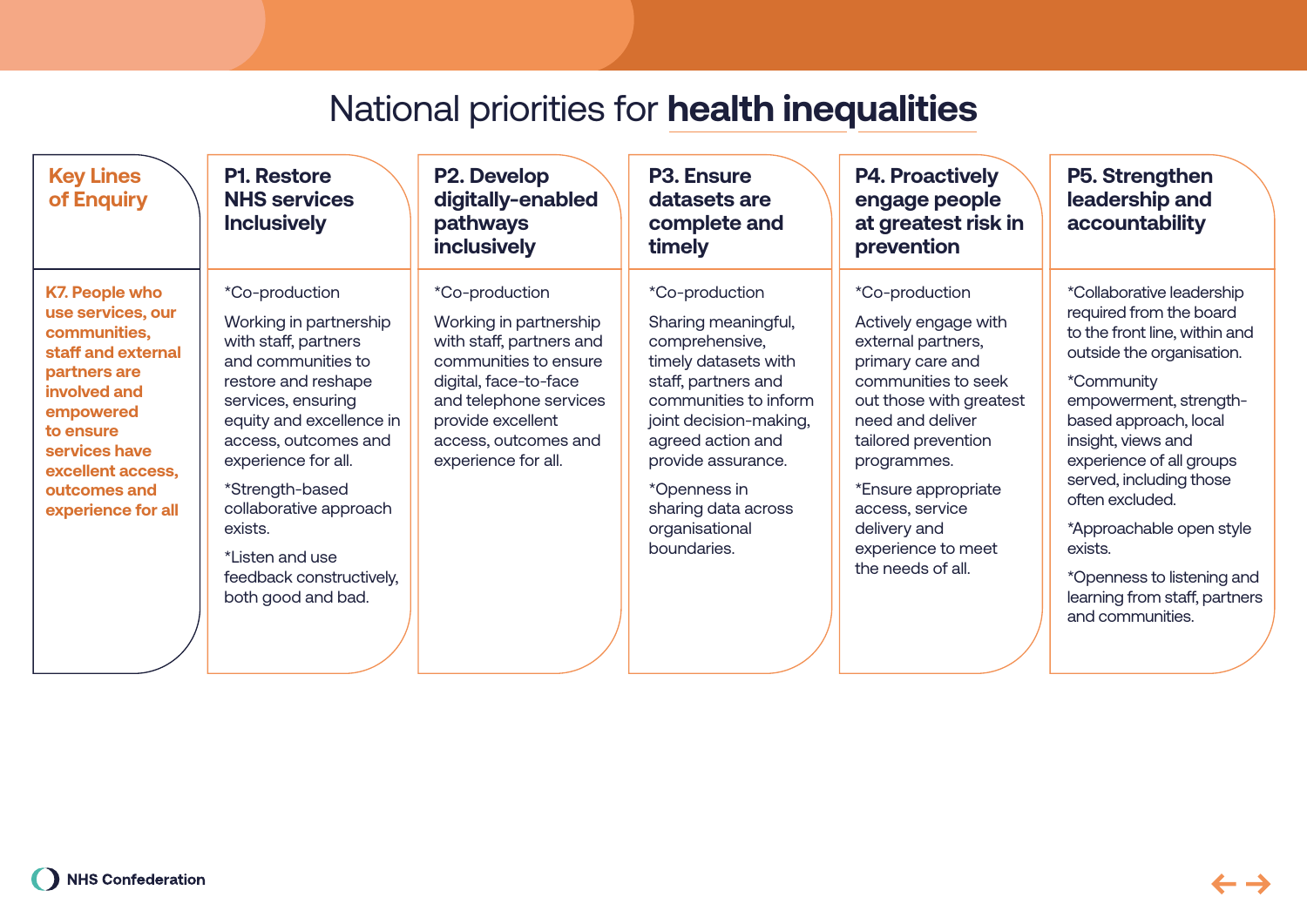| <b>Key Lines</b><br>of Enquiry                                                                                                                         | <b>P1. Restore</b><br><b>NHS services</b><br><b>Inclusively</b><br>pathways<br>inclusively                                                                                 | P2. Develop<br>digitally-enabled                                                           | <b>P3. Ensure</b><br>datasets are<br>complete and<br>timely                                                              | <b>P4. Proactively</b><br>engage people<br>at greatest risk in<br>prevention                                                                                 | P5. Strengthen<br>leadership and<br>accountability                                                                                                                                                                                                                                                                                                                                                                                    |
|--------------------------------------------------------------------------------------------------------------------------------------------------------|----------------------------------------------------------------------------------------------------------------------------------------------------------------------------|--------------------------------------------------------------------------------------------|--------------------------------------------------------------------------------------------------------------------------|--------------------------------------------------------------------------------------------------------------------------------------------------------------|---------------------------------------------------------------------------------------------------------------------------------------------------------------------------------------------------------------------------------------------------------------------------------------------------------------------------------------------------------------------------------------------------------------------------------------|
| <b>K8. Robust</b><br>systems and<br>Model for<br><b>processes</b><br>for learning,<br>continuous<br>improvement<br>and innovation to<br>achieve equity | *Quality improvement<br>methodologies:<br>Model for<br>improvement,<br>improvement<br>appreciative inquiry,<br>co-production.<br>co-production.<br>*Listen with curiosity. | *Quality improvement<br>methodologies:<br>appreciative inquiry,<br>*Listen with curiosity. | *Use datasets to<br>support improvement.<br>*Challenge and ask<br>different questions<br>focused on achieving<br>equity. | <i>*Collaborative</i><br>learning with partners<br>and communities<br>undertaken.<br>*Share data and<br>information widely<br>for continuous<br>improvement. | *Ensure an open style of<br>leadership from the board<br>to the front line.<br>*Champion learning and<br>innovation.<br>*Staff trained to use tools<br>and methods to empower<br>them to tackle health<br>inequalities as a core part<br>of their role.<br>*Ensure the culture<br>supports learning and<br>continuous improvement,<br>and role model this from<br>the board leadership.<br>* Listen and hear feedback<br>and stories. |